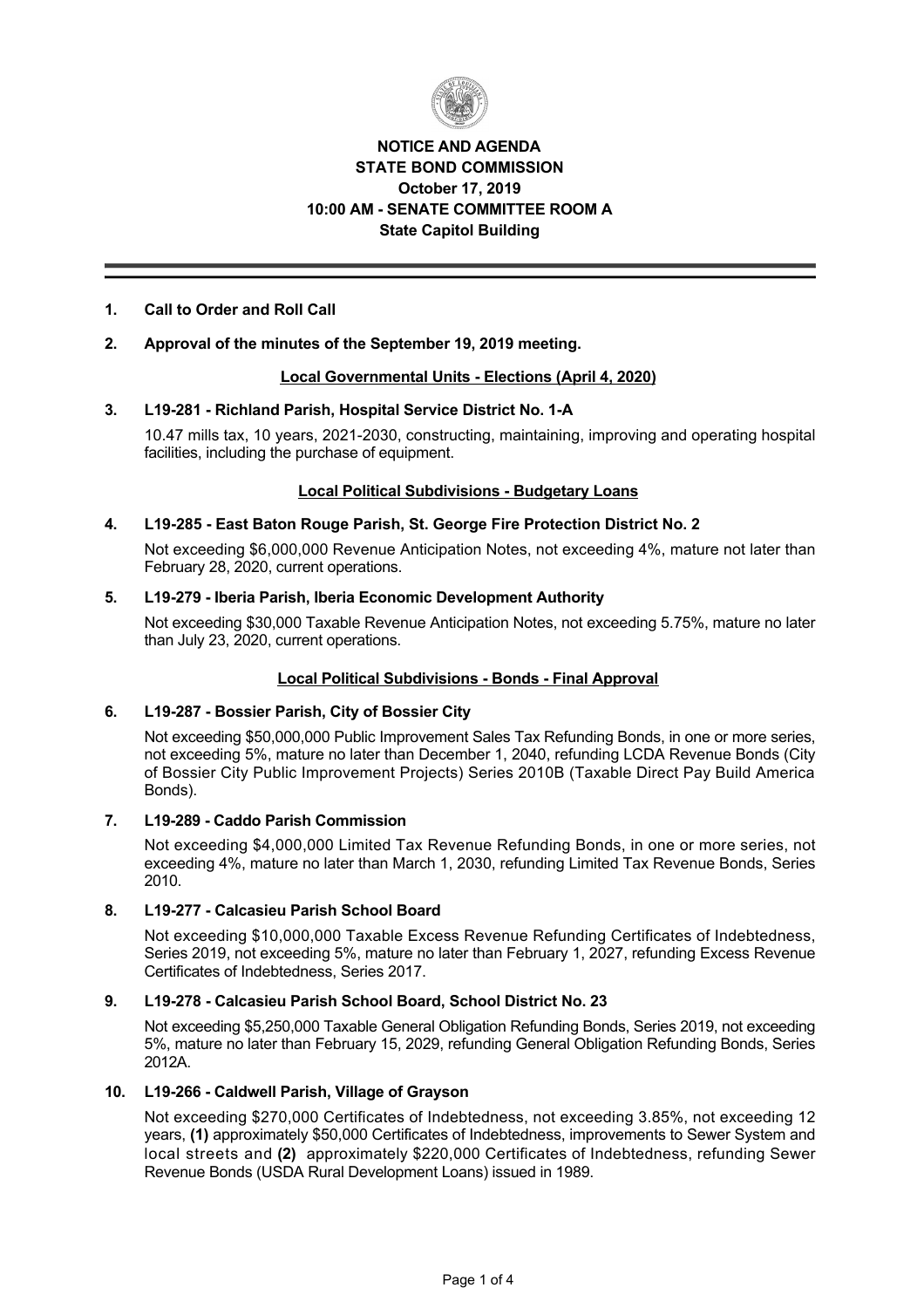# **11. L19284 East Baton Rouge Parish, Metropolitan Council of the Parish of East Baton Rouge and City of Baton Rouge**

Not exceeding \$10,000,000 Public Improvement Sales Tax Revenue Bonds, not exceeding 5%, not exceeding 15 years, drainage improvements.

## **12. L19286 East Baton Rouge Parish, Metropolitan Council of the Parish of East Baton Rouge and City of Baton Rouge, East Baton Rouge Capital Improvement District**

Not exceeding \$150,000,000 MovEBR Sales Tax Revenue Bonds, Series 2019, not exceeding 6%, not exceeding 30 years, **(1) (a)** constructing or improving roads, including drainage projects and traffic synchronization, within the cities of Baton Rouge, Baker, Central and Zachary and the Parish, **(b)** improving existing corridors to increase mobility, including signal synchronization and sidewalks, and **(c)** constructing community enhancement projects, including drainage, lights and sidewalks within the cites of Baton Rouge, Baker, Central and Zachary and the Parish, **(2)** improving the Advance Traffic Management Center, such improvements prioritized, **(a)** within the Parish and the City of Baton Rouge as described in the MovEBR Plan dated August 8, 2018, and **(b)** within the cities of Baker, Zachary and Central as determined by the applicable governing authority.

## **13. L19282 Livingston Parish, Sewer District**

Not exceeding \$4,500,000 Revenue Refunding Bonds, in one or more series, not exceeding 5%, mature no later than March 1, 2044, **(1)** refunding all or a portion of Revenue Refunding Bonds, Series 2014 and **(2)** funding a reserve fund, if necessary.

## **14. L19283 Plaquemines Parish Council**

Not exceeding \$16,000,000 Revenue Refunding Bonds, not exceeding 5%, mature no later than March 1, 2030, refunding all or a portion of Revenue Bonds, Series 2010A and/or Series 2010B.

# **15. L19288 Terrebonne Parish, Consolidated Waterworks District No. 1**

Not exceeding \$15,000,000 Taxable Water Revenue Refunding Bonds, in one or more series, not exceeding 5%, mature no later than November 1, 2037, refunding all or a portion of Water Revenue Bonds, Series 2012A.

# **State Agencies, Boards and Commissions**

#### **16. S19036 Louisiana Housing Corporation (Morningside at Juban Lakes Project)**

Not exceeding \$14,000,000 Multifamily Housing Revenue Bonds (Volume Cap), in one or more series, not exceeding 12%, not exceeding 40 years, acquisition, construction and equipping of a 120-unit multifamily housing facility for seniors in Denham Springs, Livingston Parish.

# **17. S19037 Louisiana Housing Corporation (Stone Vista Apartments II Project)**

Not exceeding \$15,000,000 Multifamily Housing Revenue Bonds (Volume Cap), in one or more series, not exceeding 12%, not exceeding 40 years, acquisition, construction, rehabilitation and equipping of a 152-unit multifamily housing facility in the City of Shreveport, Caddo Parish.

#### **18. S19038 Louisiana Housing Corporation (Pine Hill Estates II Project)**

Not exceeding \$9,000,000 Multifamily Housing Revenue Bonds (Volume Cap), in one or more series, not exceeding 12%, not exceeding 40 years, acquisition, construction, rehabilitation and equipping of a 110-unit multifamily housing facility in the City of Shreveport, Caddo Parish.

#### **19. S19039 Louisiana Housing Corporation (Lake Forest Manor Project)**

Not exceeding \$22,000,000 Multifamily Housing Revenue Bonds (Volume Cap), in one or more series, not exceeding 12%, not exceeding 40 years, acquisition, construction, rehabilitation and equipping of a 200-unit multifamily housing facility in the City of New Orleans.

## **20. S19040 Louisiana Housing Corporation (Elysian III Project)**

Not exceeding \$4,400,000 Multifamily Housing Revenue Bonds (Volume Cap), in one or more series, not exceeding 12%, not exceeding 40 years, acquisition, construction and equipping of a 42 unit multifamily housing facility in Baton Rouge.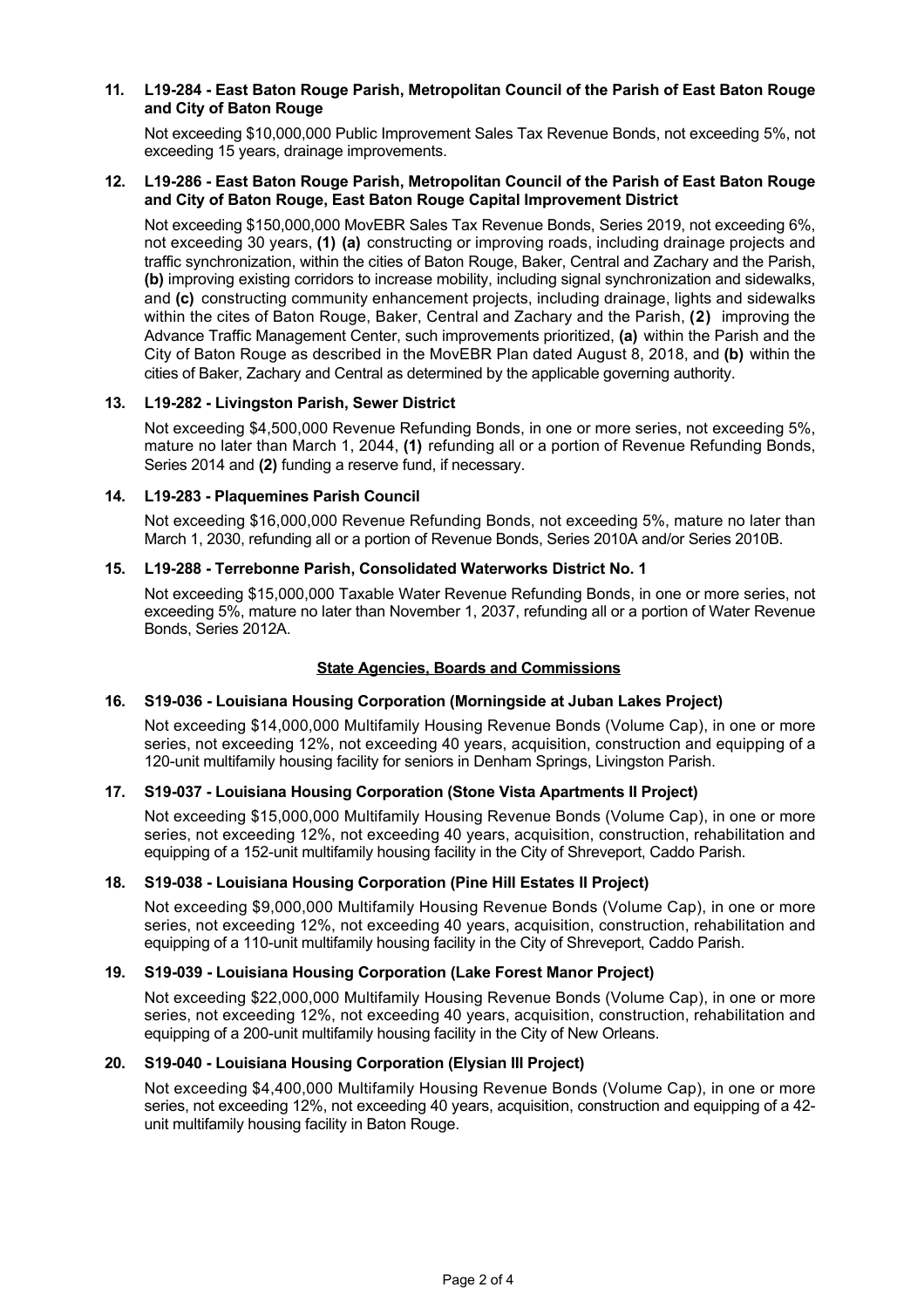# **21. S19041 Louisiana Housing Corporation (The Reveal Project)**

Not exceeding \$25,000,000 Multifamily Housing Revenue Bonds (Volume Cap), in one or more series, not exceeding 12%, not exceeding 40 years, acquisition, rehabilitation, construction and equipping of a 150-unit multifamily housing facility in New Orleans.

# **Political Subdivisions - Bonds**

## **22. S19042 Louisiana Community Development Authority (Louisiana Tech University Student Housing/Innovative Student Facilities, Inc. Project)**

Not exceeding \$53,000,000 Revenue Bonds, taxable or tax-exempt, in one or more series, not exceeding 5% fixed or variable rate, not exceeding 31 years, **(1)** acquiring immovable property, **(2)** development, design, construction, renovation, demolition and equipping of certain student housing, parking and ancillary facilities, **(3)** funding a debt service reserve fund or paying the premium for a debt service reserve fund surety policy, if necessary and **(4)** funding capitalized interest, if necessary.

## **23. S19045 Louisiana Community Development Authority (Livingston Parish Courthouse Project)**

Not exceeding \$17,000,000 Taxable Revenue Refunding Bonds, not exceeding 5%, mature no later than September 1, 2041, **(1)** refunding all or a portion of Revenue Bonds, Series 2011, **(2)** funding a reserve and **(3)** paying bond insurance premium.

# **Public Trust - Final Approval**

# **24. S19043 Louisiana Public Facilities Authority (Lake Charles College Prep Project)**

Not exceeding \$27,000,000 Revenue Bonds, in one or more series, taxable and/or tax-exempt, not exceeding 7.5% fixed or variable rate, not exceeding 40 years, **(1)** acquisition, construction and equipping of a new 80,000 square foot high school campus, **(2)** refinancing existing debt used to acquire the land site and **(3)** funding a debt service reserve fund.

## **25. S19046 Louisiana Public Facilities Authority (Tulane University of Louisiana Project)**

Not exceeding \$530,000,000 Revenue and Refunding Bonds, in one or more series, taxable or taxexempt, not exceeding 10% fixed and/or 10% variable rate (convertible to other rates), not exceeding 40 years, **(1)** approximately \$250,000,000 Refunding Bonds, refunding all or a portion of Refunding Revenue Bonds Series 2009 and 2010, Revenue Bonds 2013A and 2013B, Taxable Revenue Bonds 2013C and Taxable Refunding Revenue Bonds, Series 2013D; **(2)** approximately \$280,000,000 Revenue Bonds, **(a)** constructing, installing, acquiring, equipping, furnishing, and renovating certain projects, including but not limited to, new housing facilities with approximately 1,800 beds, a new Science and Engineering building with 55,000 square footage and 5 floors, renovation/addition to two historic academic buildings with a combined 110,000 square footage, new energy infrastructure at the Tulane National Primate Research Center, upgrading and improving physical plant infrastructure and purchasing equipment, acquiring, constructing, equipping, maintaining, installing and/or upgrading the campus of the University, miscellaneous strategic real estate purchases, including university storage facilities; repairs and/or improvements to the academic, administrative and other housing facilities located on the University's campus and **(b)** paying capitalized interest, if any.

#### **Ratifications and or Amendments to Prior Approvals**

# **26. L16056C Ascension Parish School Board, Parishwide School District**

Amendment of prior approvals granted on February 18, 2016 and July 19, 2018, to reflect change in cost of issuance and professionals.

#### **27. L16482A Washington Parish, Varnado Waterworks District**

Amendment of a prior approval granted on December 15, 2016, to reflect change in cost of issuance and professionals.

### 28. L18-015A - St. Tammany Parish, Recreation District No. 6

Amendment of a prior approval granted on February 15, 2018, to reflect change in cost of issuance and professionals.